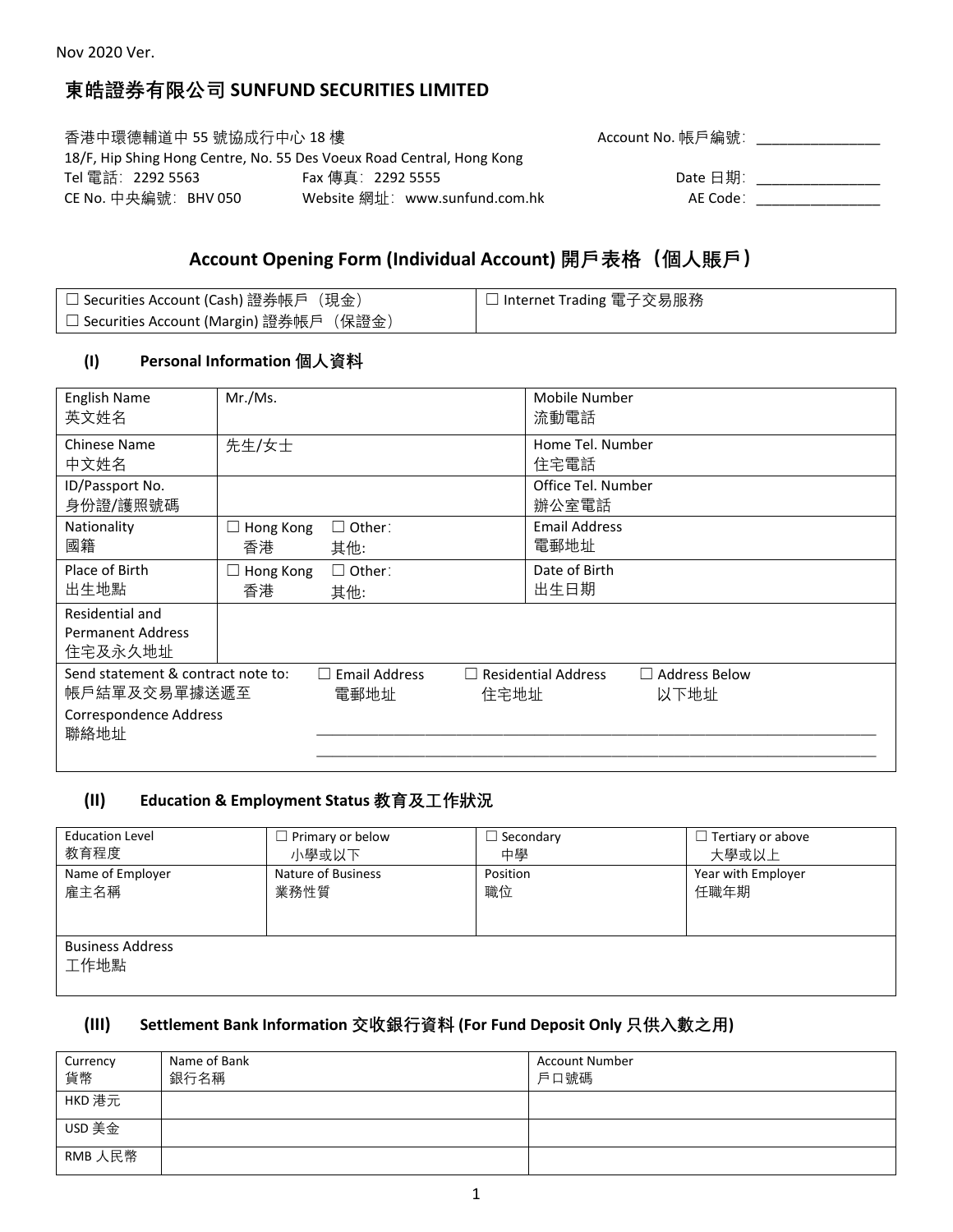# **(IV) Financial Profile 財務狀況**

| Annual Income 每年收入 (in HK\$ 港幣)   |                                                      |                              |                                                         |                            |
|-----------------------------------|------------------------------------------------------|------------------------------|---------------------------------------------------------|----------------------------|
| $\Box$ <= \$120,000               | $\Box$ \$120,001 - \$360,000                         | $\Box$ \$360,001 - \$600,000 | $\Box$ \$600,001 - \$1,200,000                          | $\Box$ > \$1,200,000       |
| Total Net Asset 資產淨值 (in HK\$ 港幣) |                                                      |                              |                                                         |                            |
| $\Box$ <= \$500,000               | $\Box$ \$500,001 - \$1,000,000                       |                              | $\Box$ \$1,000,001 - \$5,000,000<br>$\Box$ >\$5,000,000 |                            |
| Ownership of Residence 住宅業權       |                                                      |                              |                                                         |                            |
|                                   | □ Owned 自置 (□ Mortgaged 按揭 / □ without Mortgage 無按揭) | □ Rented 租用                  |                                                         | □ Owned by relative 親屬擁有房產 |
| Sources of Fund/Wealth 資金/財富來源    |                                                      |                              |                                                         |                            |
|                                   | □ Salary 薪金 □ Return of Investment 投資收入              | □ Reserves 退休金 / 儲備          | □ Others 其他:                                            |                            |

## **(V) Investment Experience and Objective 投資經驗及目標**

| Experience with Investment Product 投資產品經驗                                                                                                   |                                |                                  |                               |                                   |                                |
|---------------------------------------------------------------------------------------------------------------------------------------------|--------------------------------|----------------------------------|-------------------------------|-----------------------------------|--------------------------------|
| □ Stocks 證券                                                                                                                                 | □ Nil 沒有                       | $\Box$ < 1 year 年                | $\Box$ < 1-3 years $\text{E}$ | $\Box$ < 3-5 years $\pm$          | $\square$ > 5 years $\text{f}$ |
| □ CBBC 牛熊證                                                                                                                                  | □ Nil 沒有                       | $\Box$ < 1 year 年                | $\Box$ < 1-3 years $\text{E}$ | $\Box$ < 3-5 years $\text{E}$     | $\square$ > 5 years $\text{f}$ |
| □ Warrants 衍生權證 (窩輪)                                                                                                                        | □ Nil 沒有                       | $\Box$ < 1 year 年                | $\Box$ < 1-3 years $\text{E}$ | $\Box$ < 3-5 years $\text{E}$     | $\square$ > 5 years $\text{f}$ |
| □ Futures/Options 期貨/期權                                                                                                                     | □ Nil 沒有                       | $\Box$ < 1 year 年                | $\Box$ < 1-3 years $\text{E}$ | $\Box$ < 3-5 years $\text{E}$     | $\square$ > 5 years $\text{f}$ |
| □ Funds 基金                                                                                                                                  | □ Nil 沒有                       | $\Box$ < 1 year 年                | $\Box$ < 1-3 years $\text{E}$ | $\Box$ < 3-5 years $\text{E}$     | $\square$ > 5 years $\text{f}$ |
| □ Bonds 債券                                                                                                                                  | □ Nil 沒有                       | $\Box$ < 1 year 年                | $\Box$ < 1-3 years $\text{E}$ | $\Box$ < 3-5 years $\text{E}$     | $\square$ > 5 years $\text{f}$ |
| □ Others 其他                                                                                                                                 | □ Nil 沒有                       | $\Box$ < 1 year 年                | $\Box$ < 1-3 years $\text{E}$ | $\Box$ < 3-5 years $\text{E}$     | $\square$ > 5 years $\text{d}$ |
| Estimated Investment Amount 估計投資金額                                                                                                          |                                |                                  |                               |                                   |                                |
| $\Box$ <= \$100,000                                                                                                                         | $\Box$ \$100,001 - \$1,000,000 | $\Box$ \$1,000,001 - \$5,000,000 |                               | $\Box$ \$5,000,001 - \$10,000,000 | $\Box$ >\$10,000,000           |
| Investment Objective 投資目標                                                                                                                   |                                |                                  |                               |                                   |                                |
| □ Hedging 對冲                                                                                                                                | □ Dividend Yield 股息回報          |                                  | □ Speculation 投機              | □ Capital Gain 資本增值               |                                |
| □ Others 其他                                                                                                                                 |                                |                                  |                               |                                   |                                |
| Investment Time Horizon 投資年期                                                                                                                |                                |                                  |                               |                                   |                                |
| □ Short Term 短缐                                                                                                                             |                                | □ Medium Term 中缐                 |                               | □ Long Term 長缐                    |                                |
| I wish to purchase the following derivative product(s) which is/are traded on an exchange                                                   |                                |                                  |                               |                                   |                                |
| 本人希望購入以下可在交易所買賣之衍生產品                                                                                                                        |                                |                                  |                               |                                   |                                |
| □ Callable Bull/Bear Contracts (CBBC) 牛熊證 / Derivative Warrants 衍生權證(窩輪) / Exchange-Traded Funds (ETFs) 交易所買賣基金                             |                                |                                  |                               |                                   |                                |
|                                                                                                                                             |                                |                                  |                               |                                   |                                |
| Knowledge of Derivative Products 對衍生產品的認識:                                                                                                  |                                |                                  |                               |                                   |                                |
| □ 1. I underwent training or attended courses on derivative products. 本人曾接受有關衍生產品的培訓或修讀相關課程。                                                |                                |                                  |                               |                                   |                                |
| □ 2. I have current or previous work experience related to derivative products. 本人現時或過去擁有與衍生產品有關的工作經驗。                                      |                                |                                  |                               |                                   |                                |
| $\Box$ 3. I have executed five or more transactions within the past three years in derivative products, e.g. Derivative Warrants, Callable  |                                |                                  |                               |                                   |                                |
|                                                                                                                                             |                                |                                  |                               |                                   |                                |
| Bull/Bear Contracts, Stock Options, Index Futures and Options, Commodities Futures, Structured Products, and Exchange-Traded<br>Funds, etc. |                                |                                  |                               |                                   |                                |
| 本人於過去 3 年内曾執行過 5 次或以上有關衍生產品的交易,例如:衍生權證、牛熊證、股票期權、指數期貨及期權、商                                                                                   |                                |                                  |                               |                                   |                                |
| 品期貨、結構性產品及交易所買賣基金等。                                                                                                                         |                                |                                  |                               |                                   |                                |
| □ 4. I do not have any knowledge of derivative products. 本人並未有衍生產品之認識。                                                                      |                                |                                  |                               |                                   |                                |
| SSL has accessed the Client based on the information provided above, and have notified the Client that it is compulsory to                  |                                |                                  |                               |                                   |                                |
| understand derivative products before trading them. SSL has also warned the Client about the product nature, characteristics and            |                                |                                  |                               |                                   |                                |
| risk associated with derivative products.                                                                                                   |                                |                                  |                               |                                   |                                |
| 東皓證券已根據以上資料對客戶進行評估,並已通知客戶買賣衍生產品前必須對相關產品具備足夠的認識,及已提醒客                                                                                        |                                |                                  |                               |                                   |                                |
| 戶要注意衍生產品之產品性質、特性及風險。                                                                                                                        |                                |                                  |                               |                                   |                                |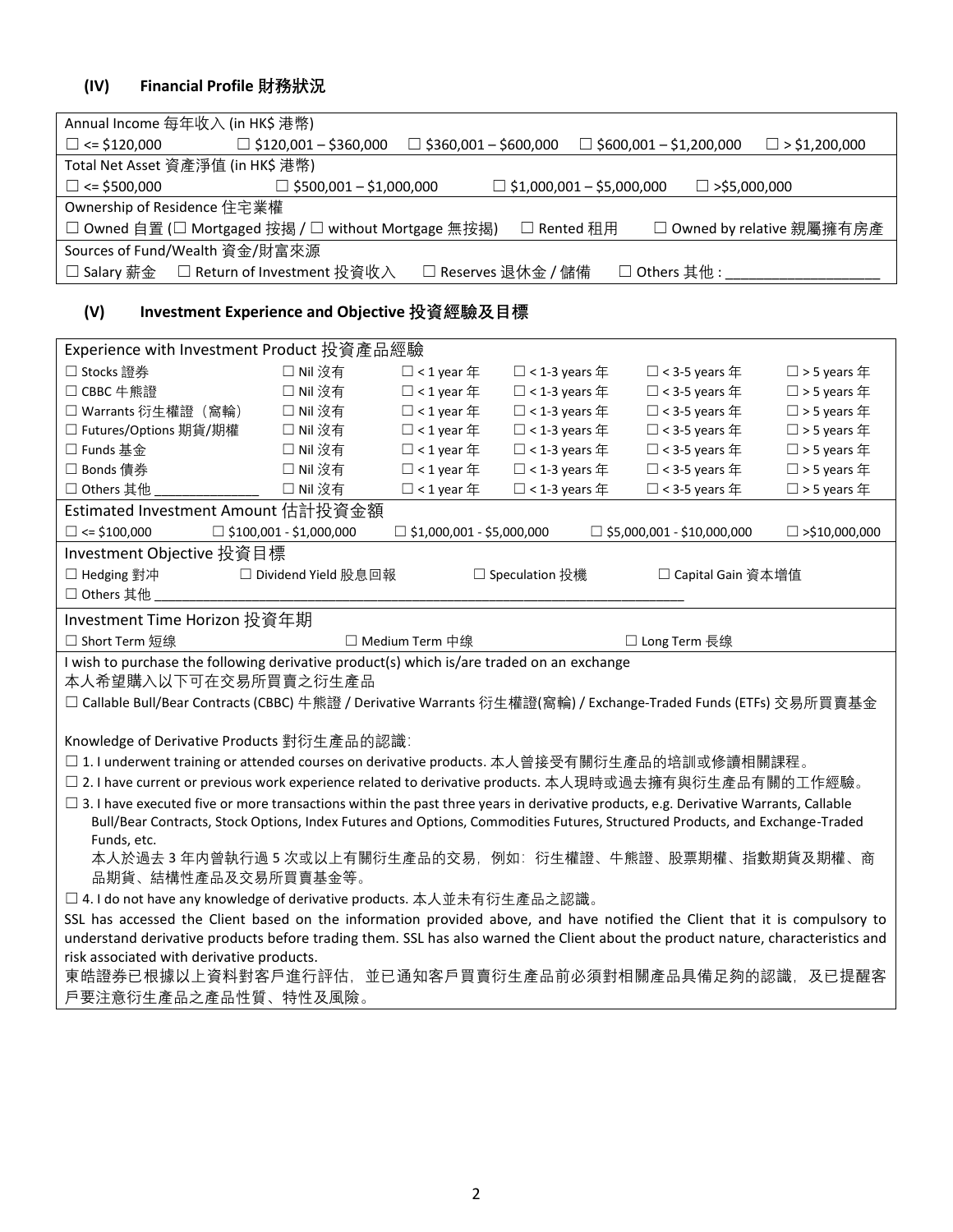### **(VI) Declaration 聲明**

| Identity Declaration 身份聲明                                                                                                         |         |
|-----------------------------------------------------------------------------------------------------------------------------------|---------|
| Are you acting as an intermediary for the account? 閣下是否以中介人身份操作帳戶?                                                                | □ YES 是 |
| If yes 如是, Name of the ultimate beneficial owner(s) 戶口最終權益擁有人名稱:                                                                  |         |
| ID/Passport No. 身份證/護照號碼:                                                                                                         | □NO否    |
| Do you have any relationship with any substantial shareholder, director or employee of SSL or its associated                      |         |
| companies? 閣下是否與東皓證券或其關聯公司之主要股東、董事或僱員有任何關係?                                                                                       |         |
| Name of associated company (if applicable) 關聯公司名稱 (如適用):                                                                          | □ YES 是 |
|                                                                                                                                   |         |
|                                                                                                                                   | □NO否    |
| Name of shareholder/director/employee* 股東/董事/僱員*名稱:                                                                               |         |
| Relationship 關係:                                                                                                                  |         |
| Are you a U.S. citizen (e.g. holding a U.S. Passport) or U.S. resident alien (e.g. holding U.S. green card)? 閣下是                  | □ YES 是 |
| 否為美國公民(持有美國護照)或美國居民(持有美國綠卡)? If yes, please fill in Form W-9. Otherwise,                                                          |         |
| please fill in Form W-8BEN. 如是, 請填寫 W-9 表格, 否則請填寫 W-8BEN 表格。                                                                      | □NO否    |
| Are you an employee of a licensed corporation under the Securities and Futures Ordinance, or a registered                         |         |
| institution under the Banking Ordinance (whether you are currently a SFC licensed person/HKMA registered                          |         |
| person or not)? 閣下是否為任何根據證券及期貨條例註冊機構之僱員(不管閣下現在是否為證監會持牌人                                                                           |         |
| 士/金管局註冊人士)?                                                                                                                       |         |
| If yes, you must provide consent letter from your employer 如是, 必須出示僱主之授權信                                                         | □ YES 是 |
| Licensed Corporation/Registered Institution Name 持牌法團/註冊機構名稱:                                                                     | □NO否    |
|                                                                                                                                   |         |
| Position 職位:                                                                                                                      |         |
|                                                                                                                                   |         |
| / (Employee 僱員)<br>(if any 如有)<br>CE No. 中央編號: (Employer 僱主) __                                                                   |         |
| Related Account(s) 相關帳戶                                                                                                           |         |
| Does the spouse of the Client have an account with SSL? 客戶的配偶是否持有東皓證券的帳戶?                                                         | □ YES 是 |
|                                                                                                                                   |         |
| Name of Spouse 配偶姓名:<br>_ Account No. 帳戶號碼:                                                                                       | □NO否    |
| Does the Client, either alone or with the spouse, is/are in control of 35% or more of the voting rights of any                    | □ YES 是 |
| corporate client of SSL? 客戶是否單獨或與配偶共同控制任何東皓證券的公司客戶 35%或以上之表決權?                                                                    |         |
|                                                                                                                                   | □NO否    |
| Name of corporate client 公司客戶姓名:<br>__ Account No. 帳戶號碼:                                                                          |         |
| Personal Data 個人資料                                                                                                                |         |
| SSL intends to use your personal data in direct marketing which requires your consent. By signing this Account Opening Form, you  |         |
| agree to receive promotional and direct marketing information from SSL in respect of financial, insurance, securities, investment |         |
| services and products SSL may offer. You further agree that SSL may share your personal data with its group companies for         |         |
| marketing purposes.                                                                                                               |         |
| 東皓證券擬使用閣下的個人資料作直接促銷,為此須取得閣下的同意。通過簽署此開戶申請表格,你同意東皓證券向你                                                                              |         |
| 發放關於財務、證券、投資服務和產品的推廣資料。你亦同意東皓證券與其所屬集團的公司分享閣下的個人資料作行銷                                                                              |         |

贺放<sup><br>用途。</sup>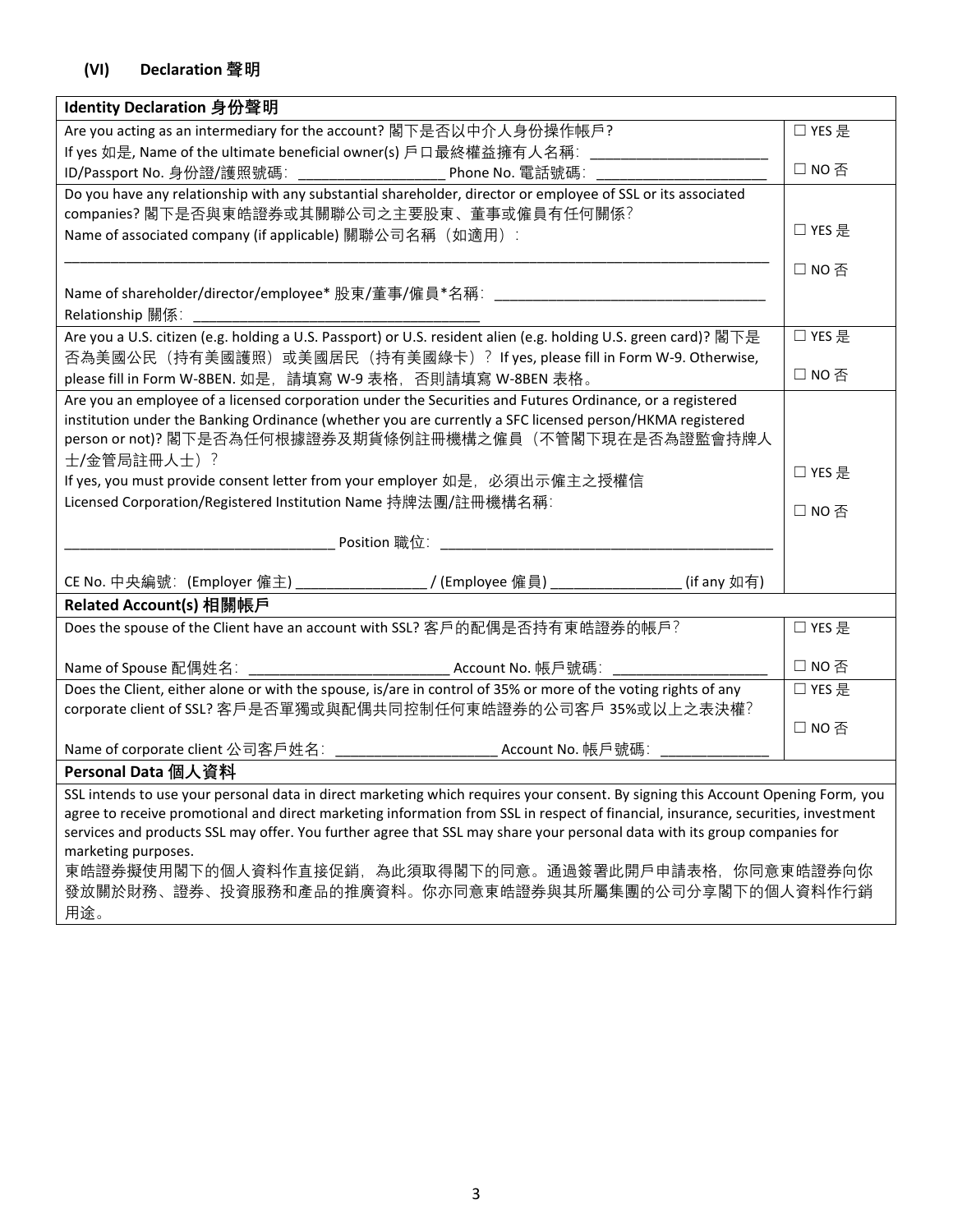#### **(VII) Acknowledgement and Execution by the Client 客戶確認及簽署**

- 1. I hereby confirm and represent that the information on this Account Opening Form is true, complete and correct. SSL is entitled to rely fully on such information and representations for all purposes, unless SSL receives notice in writing of any change of information contained on this Account Opening Form. SSL or any of its agents is hereby authorized at any time to contact anyone, including my/our banks or any credit agency, for the purpose of verifying the information provided on this Account Opening Form. 本人謹此聲明在開戶表格所提供之資料全部為真實、完整及正確,除非東皓證券接到更改有關本開戶表格内容之書面通知, 否則東皓證券有權完全依賴此等資料及聲明作一切用途。東皓證券或其代理獲授權可隨時就核對本開戶表格資料事宜,與任 何人包括吾等之銀行或任何信用機構進行核實。
- 2. I hereby confirm that I have been provided the Client Agreement ("the Agreement") of SSL, the Terms of Electronic Trading Services (if applicable) and the Risk Disclosure statement – Securities Trading Account in a language of my choice (English or Chinese), receipt of copy of which is hereby acknowledged by me/us. We acknowledge that we have read and understood the content of the aforementioned documents.

本人確認東皓證券已按吾等選擇的語言(英文或中文)提供了客戶協議書("該協議書" )、電子交易服務條款(如適用)及 風險披露聲明書 – 證券交易帳戶。本人確認已閲讀及明白以上文件之内容。

3. I hereby apply to open the types of account(s) and service(s) which I chose on the front page of this Account Opening Form and confirm that I have read and understand the relevant provisions of the attached Client Agreement and accept and agree to be bound by the Agreement as the same may be amended from time to time, and I hereby give you notice in writing that I confirm and authorize SSL to exercise all powers of the Standing Authorization under the Client Agreement. I understand and agree that Sunfund Securities shall have absolute rights to amend, delete or substitute any of the terms herein or add new terms to the Agreement (including but not limited to the Fees and Charges Schedule). I acknowledge that I should visit the company website [\(https://www.sunfundsecurities.com.hk/\)](https://www.sunfundsecurities.com.hk/) from time to time to obtain the latest Agreement and read the terms thereof. Such amendment, deletion, substitution or addition shall be deemed as effective and incorporated herein (and shall form part of the Agreement) on the date of publication of such amendment notice. I understand that I may raise written objection within seven (7) days after the publication of such amendment notice at the SSL Website. Failing which, it shall be deemed an acceptance of such amendment, deletion, substitution or addition.

本人現申請開立本人在本開戶表格頁首所選擇之帳戶及服務類別。本人確認已閲讀並明白附上之客戶協議書内所有有關條款 并且接受及同意收可不時被修改的協議書之條款所約束,本人在此以書面通知、及確認並授權東皓行使在客戶協議書内全部 的常設授權。客戶明白及同意東皓證券有絕對權利修訂、刪除或替代本協議(包括但不限於" 費用及收費" 的條款)內的任何 條款或增加新條款。本人應不時登入公司網站[\(https://www.sunfundsecurities.com.hk/\)](https://www.sunfundsecurities.com.hk/) 以獲得最新之本協議並細閱其條款。該 等修訂、刪除替代或增加的條款將於修訂通知刊載當日生效及納入本協議內(並構成本協議的一部分)。本人可於修訂通知 在東皓網站上刊載當日後七(7)日內提出書面反對,否則將被視為接受該等修訂、刪除、替代或增加的條款。

4. I request SSL to open a securities trading account ("the Account") for me and agree to abide by the rules and regulations of the Exchange or any other regulatory body as amended from time to time governing the purchase and sale of securities quoted on the Exchange or any other stock exchanges.

本人要求東皓證券為本人開立證券買賣帳戶("該帳戶")並同意遵守聯交所及其他監管機構不時修訂以監管於聯交所或其他交 易所進行證券買賣之條例及規則。

- 5. I further acknowledge and confirm that I have been invited by SSL to read the Risk Disclosure Statement Securities Trading Account and the Terms of Electronic Trading Services (if applicable); ask questions and take independent advice, if I so wish. 本人進一步確認東皓證券已邀請本人閲讀風險披露聲明書 – 證券交易帳戶及電子交易服務條款(如適用);提出問題及徵求 獨立的意見(如吾等有此意願)。
- 6. I want to use the internet securities trading service. I have read and understood the provisions of the Terms of Electronic Trading Services as set out in the Standard Terms and Conditions of the Agreement and I accept to be bound by the same (if applicable). 本人欲使用互聯網證券交易服務,本人已經閲讀並明白在該協議書内的標準條款及細則中所載之交易服務條款的細則,並接 受這些條款的約束(如適用)。
- 7. I have carefully read, fully understood and agreed to accept and be bound by the Personal Information Collection Statement of the Agreement.

本人已仔細閲讀、完全理解並同意接受及遵守該協議書内之個人資料收集聲明。

8. I understand and agree that the "Fee and Charges" may be updated from time to time and published at [https://www.sunfundsecurities.com.hk/securities/fees\\_and\\_charges/](https://www.sunfundsecurities.com.hk/securities/fees_and_charges/) 本人明白及同意" 費用及收費" 會不定期更新, 並刊登的於網頁

[https://www.sunfundsecurities.com.hk/securities/fees\\_and\\_charges/](https://www.sunfundsecurities.com.hk/securities/fees_and_charges/) 內。

9. I agree that SSL shall be entitled to deposit all moneys or funds held in the securities account and all moneys received for or on account of the Client with one or more accounts at one or more licensed banks. Any interest accrued on such moneys or funds shall belong to SSL absolutely. I hereby expressly waives any or all rights, claims and entitlements whatsoever to such interest. 本人同意東皓證券有權將證券帳戶中所有款項或資金,以及為客戶收取的所有款項存放在一間或多間持牌銀行的 一個或多個 帳戶內,而該等款項或資金累算的任何利息,均屬於東皓證券所有。本人謹此明確地放棄該利息附帶的任何或所有權利、索 償權及享有權。

| Signed by Client 客戶簽署 | Date 日期 |
|-----------------------|---------|
|                       |         |
|                       |         |
| Account Name 客戶名稱:    |         |